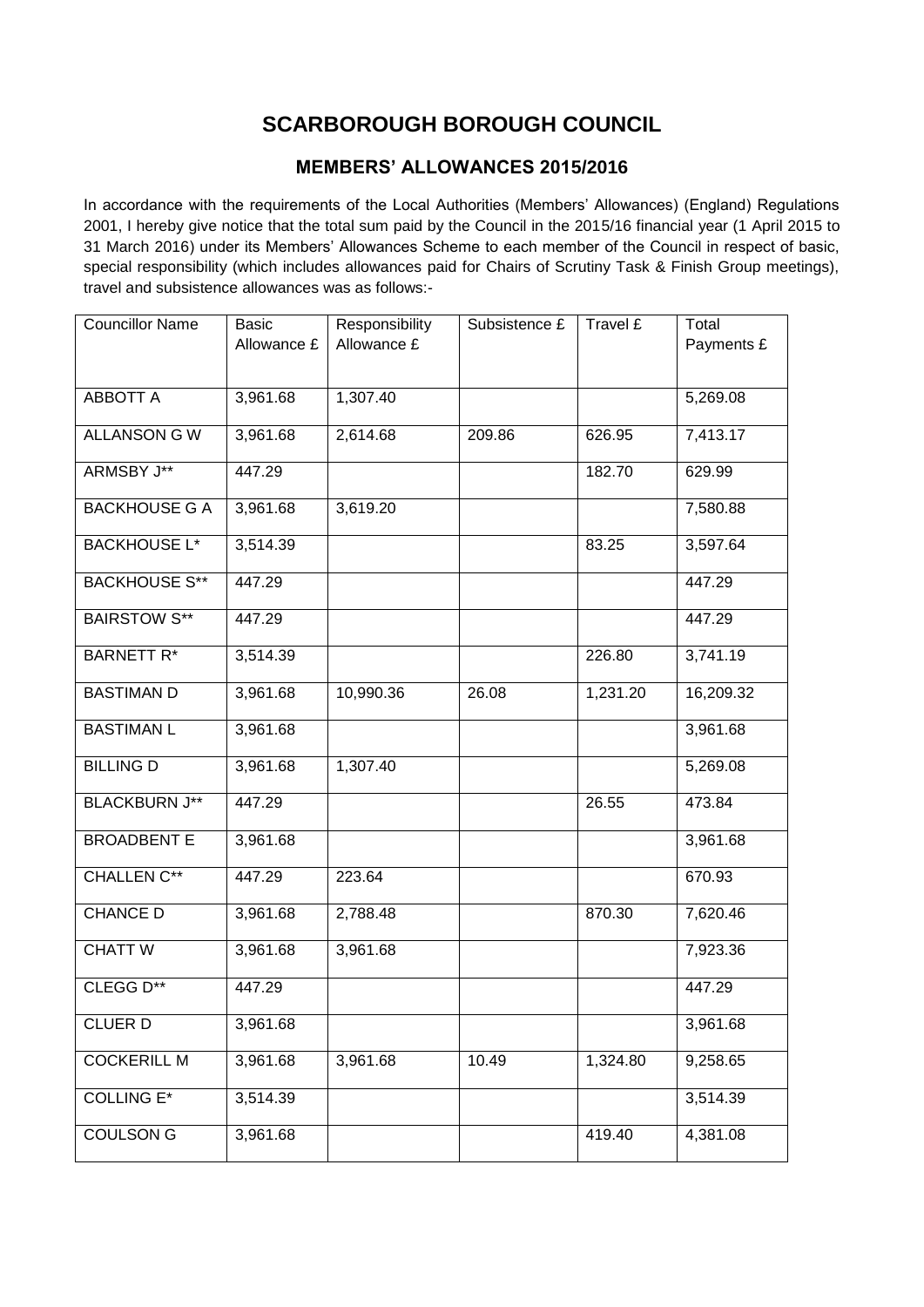| <b>Councillor Name</b>    | <b>Basic</b><br>Allowance £ | Responsibility<br>Allowance £ | Subsistence £ | Travel £ | Total<br>Payments £ |
|---------------------------|-----------------------------|-------------------------------|---------------|----------|---------------------|
| CROSS <sub>P</sub> *      | 3,514.39                    |                               |               |          | 3,514.39            |
| <b>CROSS S</b>            | 3,961.68                    | 1,757.20                      |               |          | 5,718.88            |
| DAVY T**                  | 447.29                      | 295.21                        |               |          | 742.50              |
| <b>DENNETTT G*</b>        | 3,514.39                    |                               |               | 118.35   | 3,632.74            |
| DODDS J*                  | 3,514.39                    |                               |               | 193.90   | 3,708.29            |
| DONOHUE-<br>MONCRIEFF M E | 3,961.68                    | 3,961.68                      |               |          | 7,923.36            |
| <b>FLINTON J**</b>        | 447.29                      |                               |               |          | 447.29              |
| <b>FOX TW</b>             | 3,961.68                    | 1,373.79                      |               | 106.20   | 5,441.67            |
| <b>GREEN S</b>            | 3,961.68                    |                               |               | 342.00   | 4,303.68            |
| <b>HADDINGTON C</b>       | 3,961.68                    |                               |               | 85.50    | 4,047.18            |
| <b>HARLAND M</b>          | 3,961.68                    | 2,277.30                      |               | 175.05   | 6,414.03            |
| <b>INMAN V*</b>           | 3,514.39                    |                               |               |          | 3,514.39            |
| JEFFELS D                 | 3,961.68                    | 2,614.68                      | 640.55        | 1,088.75 | 8,305.66            |
| JEFFERSON J               | 3,961.68                    |                               |               |          | 3,961.68            |
| <b>JENKINSON A</b>        | 3,961.68                    | 3,450.50                      |               | 68.95    | 7,481.13            |
| <b>KENYON J**</b>         | 447.29                      | 447.29                        |               | 22.50    | 917.08              |
| LYNSKEY H*                | 3,514.39                    | 1,138.70                      |               |          | 4,653.09            |
| <b>MALLORY H</b>          | 3,961.68                    | 3,787.88                      |               | 147.60   | 7,897.16            |
| <b>MARSBURG P**</b>       | 447.29                      |                               |               |          | 447.29              |
| <b>MARSDEN P**</b>        | 447.29                      | 447.29                        |               | 283.50   | 1,178.08            |
| MAW C*                    | 3,514.39                    |                               |               |          | 3,514.39            |
| MOODY R*                  | 3,514.39                    |                               |               |          | 3,514.39            |
| <b>MORTIMER J</b>         | 3,961.68                    | 3,169.32                      | 33.57         | 2,113.05 | 9,277.62            |
| <b>MURPHY N</b>           | 3,961.68                    | 168.70                        |               |          | 4,130.38            |
| <b>MURPHY R</b>           | 3,961.68                    |                               |               |          | 3,961.68            |
| NOCK J*                   | 3,514.39                    |                               |               | 1,182.55 | 4,696.94            |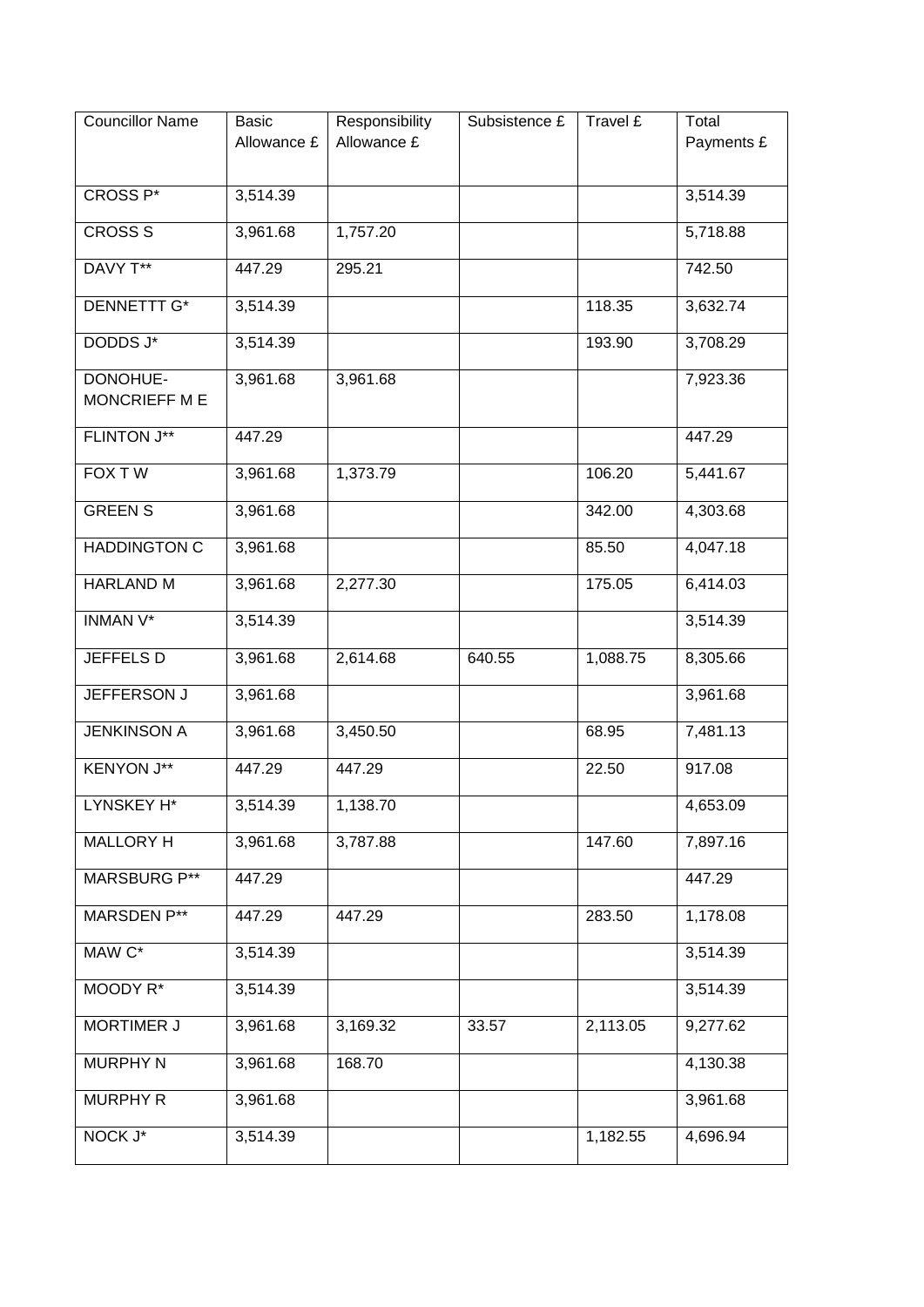| <b>Councillor Name</b> | <b>Basic</b><br>Allowance £ | Responsibility<br>Allowance £ | Subsistence £ | Travel £  | Total<br>Payments £ |
|------------------------|-----------------------------|-------------------------------|---------------|-----------|---------------------|
|                        |                             |                               |               |           |                     |
| PEARSON C*             | 3,514.39                    |                               |               | 1,181.70  | 4,696.09            |
| PHILLIPS H             | 3,961.68                    | 1,138.70                      |               |           | 5,100.38            |
| <b>PLANT J</b>         | 3,961.68                    | 3,787.88                      | 45.00         | 1,240.20  | 9,034.76            |
| POPPLE P**             | 447.29                      | 223.64                        | 24.00         |           | 694.93              |
| PRICE N*               | 3,514.39                    |                               |               |           | 3,514.39            |
| RANDERSON A            | 3,961.68                    |                               |               |           | 3,961.68            |
| <b>RITCHIE J</b>       | 3,961.68                    |                               |               |           | 3,961.68            |
| <b>ROBINSON A**</b>    | 447.29                      |                               |               |           | 447.29              |
| <b>SHARMA S**</b>      | 447.29                      |                               |               |           | 447.29              |
| <b>SIDDONS S</b>       | 3,961.68                    | 1,757.20                      |               |           | 5,718.88            |
| SIMPSON B**            | 447.29                      |                               |               |           | 447.29              |
| <b>SMITH M</b>         | 3,961.68                    | 2,614.68                      |               |           | 6,576.36            |
| SWIERS R*              | 3,514.39                    |                               |               |           | 3,514.39            |
| <b>TINDALL W**</b>     | 447.29                      |                               |               | 150.30    | 597.59              |
| TRUMPER P*             | 3,514.39                    |                               |               | 302.40    | 3,816.79            |
| <b>TURNER S*</b>       | 3,514.39                    | 2,277.30                      |               | 531.90    | 6,323.59            |
| VESEY M*               | 3,514.39                    |                               |               |           | 3,514.39            |
| WALSH C*               | 3,514.39                    |                               |               |           | 3,514.39            |
| WARBURTON J*           | 3,514.39                    |                               |               |           | 3,514.39            |
| WARD M**               | 447.29                      |                               |               | 302.40    | 749.69              |
| WATSON B**             | 447.29                      |                               |               |           | 447.29              |
| ZEGSTROO J**           | 447.29                      |                               |               |           | 447.29              |
| <b>Total</b>           | 198,084.00                  | 67,463.46                     | 989.55        | 14,628.75 | 281,165.76          |

\*Elected on 7/5/15

\*\*Not standing or not re-elected on 7/5/15